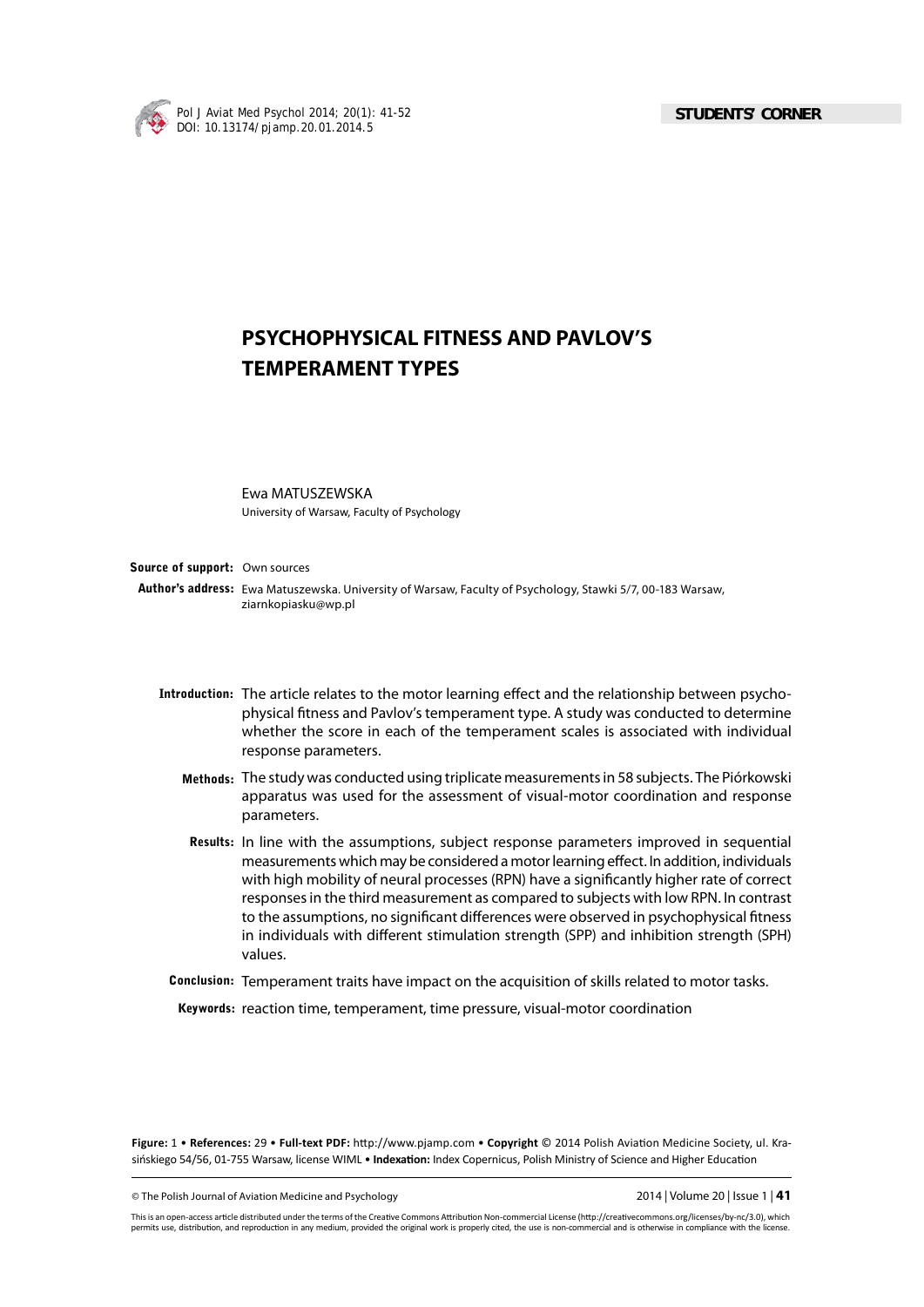## **INTRODUCTION**

Besides examination of intellectual capacity and personality, the analysis of psychomotor efficiency is an important element in prognosing the abilities to learn new skills and assessing the operational efficiency, e.g. in driving, using machines, playing computer games or engaging in sporting activities. Instrumentation-based tests are one of the methods to verify the psychomotor efficiency levels [7]. In the methodology of psychological tests for drivers [22] a hypothesis was made that the Piórkowski apparatus could be useful for the assessment of fatigue manifesting in reduced task performance or, in case of increasing performance curves, the assessment of learning and experience gaining abilities. The hypothesis has not been validated to date. My study is an attempt of verifying if the Piórkowski apparatus is a suitable tool for determination whether one may speak of motor learning in case of tasks performed within relatively short times, as to date, the term has been used rather to describe long-term acquisition of skills, such as when learning to drive [1]. The study also attempts to verify whether there are any changes in the potential variability in the performance of individual tasks depending on the biologically determined temperament traits being measured.

## **Psychophysical fitness**

The performance level of all tasks largely depends on psychophysical fitness. According to definition proposed by Cheiken et al. [7], tasks requiring psychophysical fitness consist in adequate differentiation of perceptive stimuli (visual, aural or tactile) followed by a motor response (limb movement, ocular movement or vocal response). Reaction speed, processing speed and accuracy may be considered the main dimensions of psychophysical fitness [7,21]. Fleishman [12] proposed that the performance level depended on interactions between the task learning process and the cognitive abilities of the subject. He postulated that overall cognitive abilities played an important role at the initial stage, while the further part of the action was dependent mainly on the subject's perceptive and motor abilities. Consequently, Fleishman identified 11 different psychomotor factors, including visual-motor coordination as well as the reaction time.

Fleishman's proposals were reflected in the skill acquisition theory [1] that divides the skill acquisition process into three stages. In the first

stage, determined by the overall cognitive abilities, including attention, learning is the most important process affecting the performance. At the second stage, the performance level depends mainly on the perception speed: the ability to increase proficiency leads to faster performance and increased accuracy. The third stage is associated with gradual automation of the activity so that attention may be turned towards performing another task simultaneously. Similar conclusions are drawn from the studies by Cheiken and co-workers [7], who concluded that the initial performance level of a psychomotor task was influenced mainly by the operational memory, with processing speed gaining on importance once the task is mastered.

#### **Reaction time**

The reaction time is the time required to react to the stimulus. Depending on the complexity of the task, tests can be divided into simple response tests, where the task involves one type of stimulus and one correct response, and complex response tests, which may be either Go/ NoGo-type tests (involving response to a particular stimulus and no reactions to other stimuli) or response choice tests (different reactions to different stimuli).

The reaction time is affected by the following categories of variables: number, type and intensity of stimuli, age, sex, intelligence, fatigue, agitation, personality traits.

The reaction time increases with the intensity and number of stimuli being responded to and is longer to visual stimuli as compared to aural stimuli [17].

The simple reaction time is reduced from the childhood to the end of the third decade of life, to rise again after the age of 50-60. After the age of 70, the reaction time is significantly elongated. The reaction times become continuously longer throughout the adult lives of the study patients [11].

The mean simple reaction time in early and mid-adult periods is not significantly related to subjects' sex, with complex reaction times being significantly more differentiated in women. The simple and complex reaction times in elderly patients increase much faster in women compared to men [11].

When subjects are tired, their reaction times are longer, and the largest effect of exhaustion is caused by sleep deprivation [11].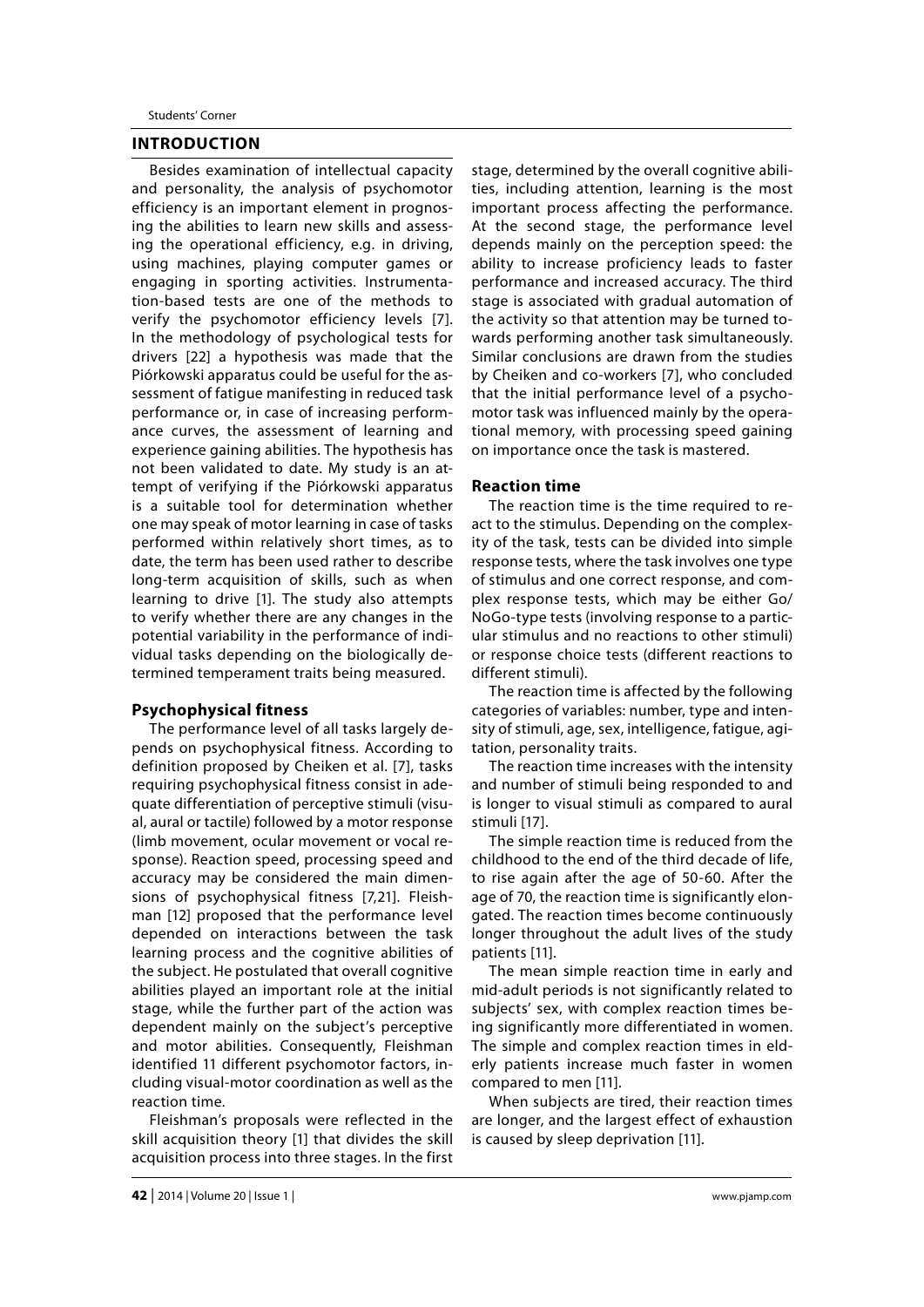Depending on the stimulation level, the reaction time assumes the shape of the letter U: the reaction times are shortest for mean stimulation levels and increase when the subject is too relaxed or too stressed [11].

# **Visual-motor coordination**

The concept of visual-motor coordination refers to the human ability to perform precise hand movements controlled by the vision. Visual-motor coordination covers a wide scope of activities related to manual dexterity, from intentional reaching and grasping objects to the skilled movements of fingers of pianists or surgeons [4]. A controlled, precise and fast movement requires integrated involvement of vision and movements of arms, hands and fingers [13]. The model of the standard course of a task requiring cooperation of the vision and motor organs as proposed by Bard and colleagues [4] consists of five stages:

- 1. visual detection of the target;
- 2. focus on the target;
- 3. perceptive identification and location of the target;
- 4. cognitive plan of the reaching movement;
- 5. activation of the arm muscles to initiate the reaching action.

The procedure requires involvement of many systems, including the sensory system, the perceptive system, the central executive system, the attention and motivation system as well as the motor system. Information from proprioceptors and the vision organ are used to adjust and correct the movement [13].

In psychological practice, Dufour apparatus and Piórkowski apparatus are used for the measurements of visual-motor coordination [22].

#### **Performance under time pressure**

Time pressure is one of the stressors that cause the anxiety and increase the dynamics of human activities. Time pressure affords a change in the processes that constitute the basis for the evaluation and decision making process [19]. Contradictory opinions can be found regarding the quality of decisions made in restricted time conditions: Svenson and Benson [14] suggest an increase in quality while other studies demonstrate a reduction in the quality of decisions made under time pressure [14] as well as reduced preference for risk-taking [19].

The negative effect of time pressure on the performance of various tasks was observed

in many studies [16,18,20]. Zakay proposed that the cause of this effect was a reduction in cognitive capabilities leading to adoption of simplified behavioral strategies and thus to increased number of errors [27].

Considering the above data, one may expect that at the level of behaviors requiring psychomotor fitness, time pressure would lead to shorter reaction times and higher numbers of mistakes. Curve-like decrease in performance and increase in the number of errors as a function of increasing time pressure was demonstrated by Hendy, Liao and Milgram [15].

#### **Pavlovian concept of temperament**

# *Typology of temperaments according to Hippocrates and Galen*

The temperament is a psychological construct that relates to relatively constant personality traits present in an individual from early childhood and having their equivalents in the animal world. Primarily determined by congenital neurobiological mechanisms, temperament undergoes slow changes associated with maturation and individually specific interactions between the genotype and the environment [26].

The existence of psychological differences between individuals as well as relative constancy of psychological traits in individual humans have been known since ancient times. In the 4th century BC, a theory which may be considered the first typology of temperament was developed. The theory is believed to be authored by Hippocrates – the pioneer of contemporary medicine, and Galen, a Greek physician. Hippocrates identified four bodily fluids (humors) responsible for its nature: blood, phlegm, bile and black bile. Diseases were to be caused by imbalances between these humors. In reference to the theory provided by Hippocrates, Galen identified four types of temperament that were due to the prevalence of one of the humors. They included: sanguinic (Latin sanguinus – blood), phlegmatic (Greek phlegma – phlegm, mucus), choleric (Greek cole – bile) and melancholic (Greek melas – black, cole – bile).

## *Pavlov's typology of neural system*

The typology proposed by Hippocrates and Galen became widely popular, as shown by numerous references from today's researchers in the psychology of inter-individual differences [24] as well as use of the names indicating the temperament types in vernacular language. One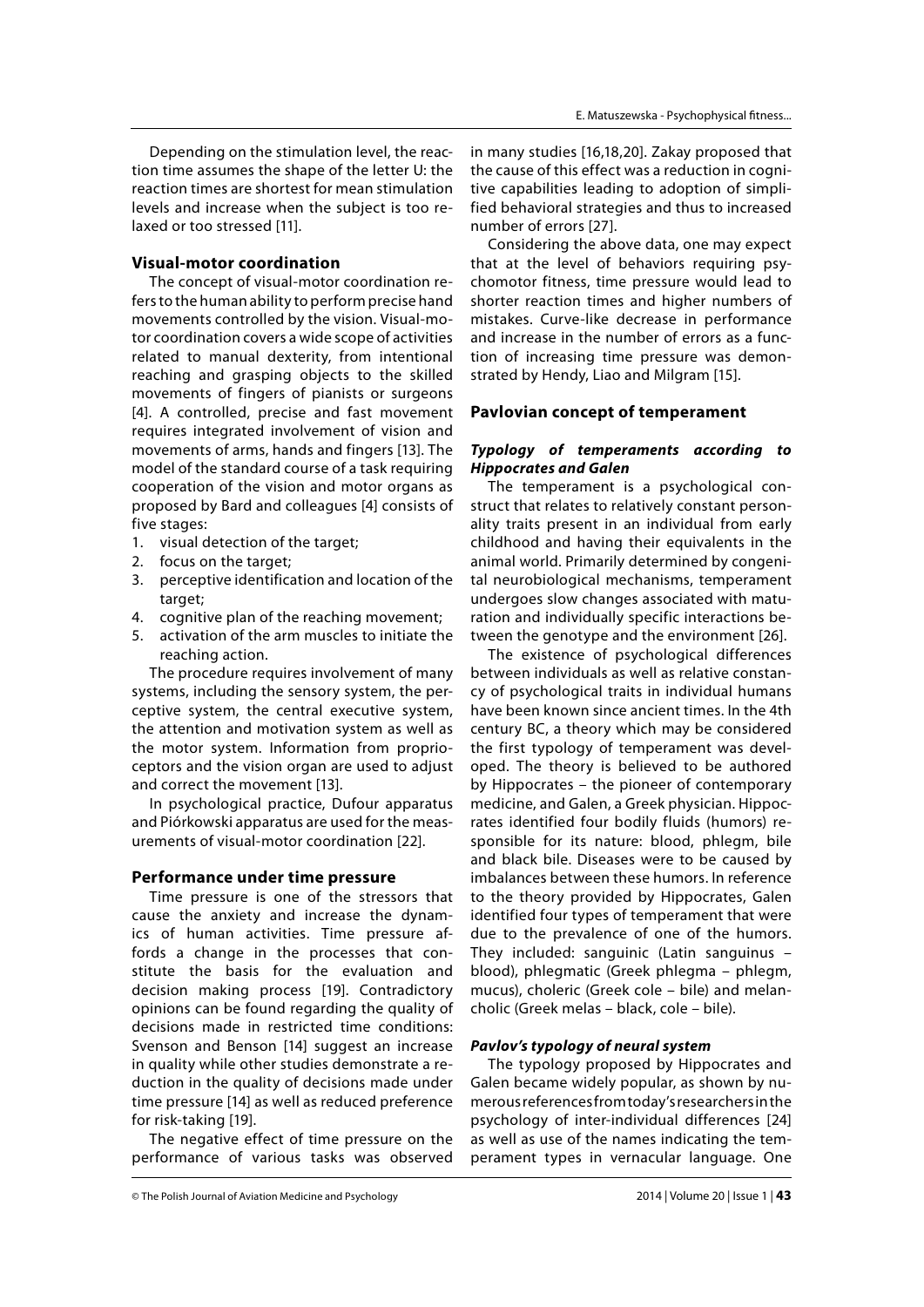of the most important theories of temperament, developed on the basis of this typology, is the neural system theory developed by Ivan Pavlov in the first half of the 20th century. When studying the conditional reflex behaviors in dogs, Pavlov notices a constancy of inter-individual differences in the conditioning process, associated with the speed and accuracy of the development and disappearance of reflexes as well as with their intensity. The principle of nervism, stating that each behavior is controlled by the central nervous system, led to the hypothesis that the source of such differences could be found in the properties of basic neural processes. These properties include stimulation strength (SPP), inhibition strength (SPH), balance between both these processes (RWN) and the mobility of neural processes (RPN). When identifying individual traits of the neural system, Pavlov focused on their adaptational importance rather than on their neurophysiological principles [26].

SPP is associated with functional capacity of nerve cells, i.e. with their ability to work under conditions of long-term, or short-term, albeit strong, stimulation. According to Pavlov, the main indicator of SPP is the development of inhibition that protects the central nervous system from strong, long-term or repeated stimulation. It consists in responses being inadequate to the strength of the stimulus, for example in response being reduced or disappearing, or in emotional disturbances. Subjects with strong nervous systems respond in adequate manner even to intense and persistent stimuli, while individuals with weak types of the nervous system develop protective inhibition in response to short or low-intensity stimuli.

SPH relates to the ability to maintain conditional inhibition that is manifested by delaying, quenching, or differentiating responses. According to Pavlov, the main indicators of SPH include the ease of development of inhibitory conditional reflexes by the central nervous system and the duration of this inhibition. High SPH is manifested by subject's ability to abstain from certain responses when necessary, as well as to interrupt or delay actions depending on situation.

RWN, being the ratio between SPP and SPH, is a secondary trait. its role is associated with the necessity to inhibit certain stimulations so as to facilitate adequate response to new stimuli.

RPN is manifested by the nervous system's ability to quickly switch between the stimulation and

inhibition processes and vice versa. At the behavioral level, RPN is manifested by adequate responses to rapidly changing situations.

In reference to the temperament typology of Hippocrates and Galen, Pavlov identified four combinations responsible for different nervous system types (temperaments). These include: weak nervous system (melancholic), strong nervous system with predominance of stimulation compared to inhibition, (choleric), strong, balanced nervous system with low mobility (phlegmatic) and strong, balanced nervous system with high mobility (sanguinic). According to Pavlov, these types of the nervous system, although identified in dogs, can also be useful in humans. Psychometric measurement of temperament traits is facilitated by the Pavlovian Temperament Survey (PTS) [29].

## *Functional importance of temperament in adults*

In his nervous system typology, Pavlov pointed out the importance of individual traits in the environment adaptation process. When studying the functional importance of temperament, the assumption was made that preferred styles of activity and particular stimulatory value of a given situation depended on the temperament traits. This means that the need to act in conditions inadequate to capabilities defined by individual's temperament is a stress factor that reduces the performance level and oftentimes leads to strong negative emotional responses. In a longer perspective, this might lead to mental or somatic disorders [26].

Studies on the importance of temperament usually focused on professional functioning; activity styles and efficiency in different professions were taken into consideration [25]. People were shown to perform their jobs in an individualized manner that depends on their temperament, leading to comparable efficiency of work provided by individuals with different temperament types. Another interesting conclusion drawn from these studies is that individuals performing different jobs differ in their temperament traits. Thus, a hypothesis can be proposed that the temperament, while determining individual's optimum style and form of activity with a particular stimulation profile, also determines the occupational preferences of that individual. Studies showed that workers performing jobs associated with high levels of physical stimulation (firefighters, steelworkers, train engine drivers) or social stimulation (lawyers, manag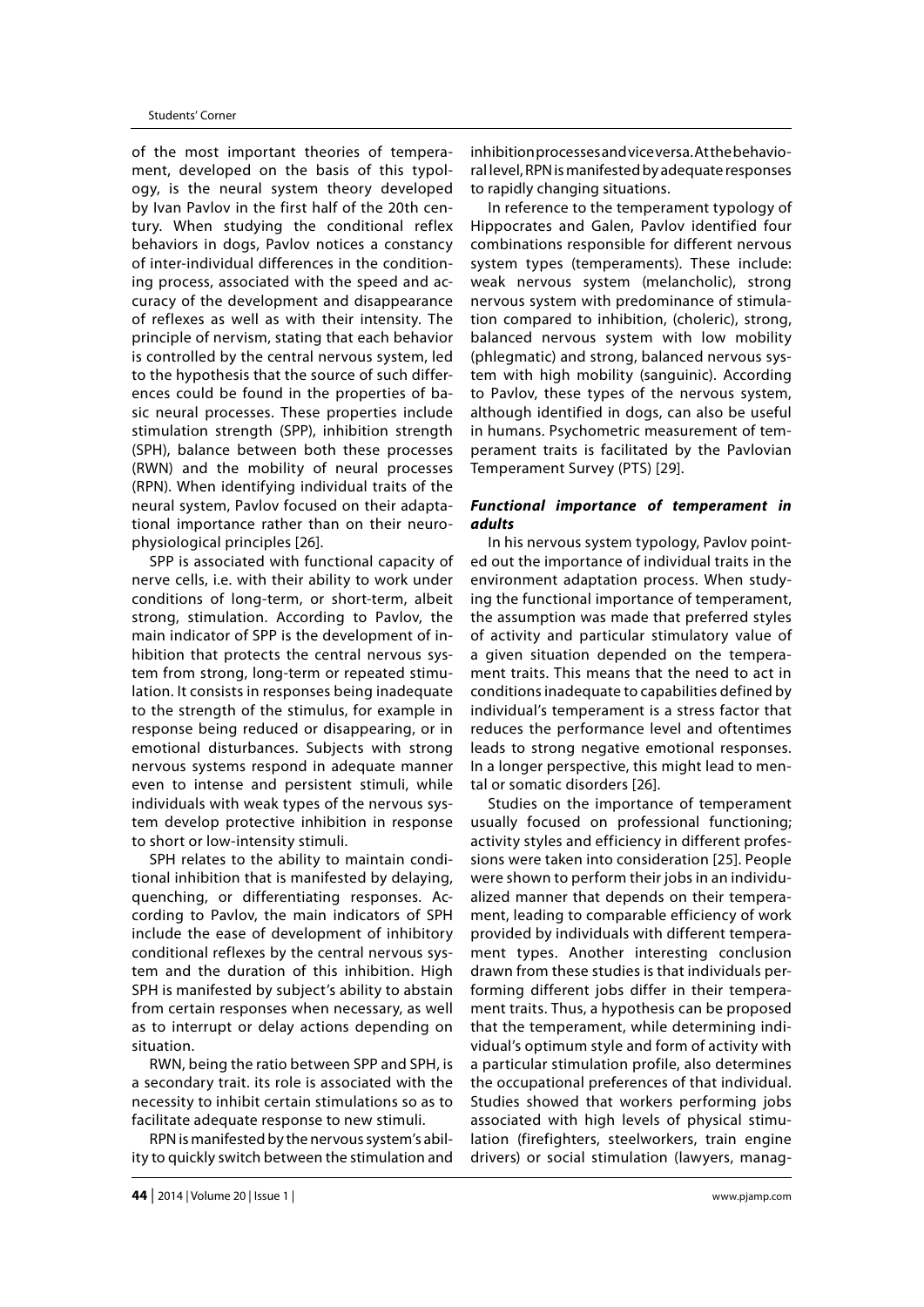ers) were characterized by particularly high levels of SPP, while low SPP levels were observed in individuals performing low-stimulation jobs (librarians) [25].

An interesting problem would be to examine the temperament structure in the context of basic psychophysical fitness dimensions of visual-motor coordination and reaction time in individuals performing difficult jobs that require high levels of psychomotor fitness.

# **Temperament and psychophysical fitness**

Considering the fact that the basic dimensions of temperament as identified by Pavlov are significantly correlated with other personality traits, one may conduct studies to consider possible correlations between the temperament and psychophysical fitness. This can be supported by the fact that according to some researchers, personality traits are biologically determined and thus personality and temperament may constitute two distinct ways to describe the same properties [29].

SPP and RPN are positively correlated with activity and endurance – traits associated with the Regulatory Theory of Temperament [24] and extraversion. De Vries and Van Heck [10] demonstrated an inverse relationship between extraversion and SPP and between SPP and susceptibility to fatigue while no significant relationships could be found for SPH and RPN. Bajcar noticed that individuals with high endurance, i.e. characterized by high SPP levels by definition, perceived the time pressure to be less intense, with no significant reduction being observed in task quality or mood. On the other hand, de Pascalis, Strelau and Zawadzki [9] observed the relationship between low endurance and longer times of reaction to unpleasant stimuli. An interesting relationship between the reaction times and extraversion was observed in studies that included the stimuli presentation rate as covariate: when the rate was slow, reaction times of extravertic individuals were significantly longer than those of introvertic subjects [5] while an opposite relationship was observed when the stimuli changed at a rapid pace; in addition, introvertic subjects provided a lower number of false positive responses [6]. The result may be due to the stimulation demand and stimulation level ensuring most effective performance being higher in extravertic individuals [26]. The fact that extravertics provided more incorrect responses in the context of their high SPP levels

characterized by adequate and effective performance in strong stimulation conditions may be due to the fact that SPP is strongly correlated with both the activity and endurance wile extraversion is strongly correlated in a positive manner with activity, but poorly correlated with endurance [28].

The mobility of behavior is also associated with the perception of time pressure: individuals characterized by the ease of quickly and adequately responding to changes in the environment subjectively perceive the time flow and pressure to a small degree and their performance is adjusted to time limitations [3]. No differences were demonstrated in the reaction times between subjects with different levels of vigorousness [9], which is correlated with RPN and SPP [29].

The SPH dimension is also associated e.g. with emotional reactivity and neuroticism [29]. Individuals with high SPH levels are characterized e.g. by their ability to conceal emotions and inhibit behaviors when necessary while high emotional activity is manifested by a tendency towards intense reactions to stimuli and low emotional resistance. Highly reactive subjects experience problems with organization of performance under time pressure conditions [3] and their reaction times in psychomotor tasks are longer [9]. Individuals characterized by high neuroticism are more prone to fatigue [10] and have shorter reaction times [23]. Upon increasing stimuli presentation rates, their reactions become faster at the cost of reduced number of correct answers [8]. In addition, neurotic students were characterized by more diverse reaction times than compared to their more balanced peers [17].

The aforementioned results are consistent with the theory that subjects with higher SPP, SPH and RPN levels achieve better results when performing tasks under time pressure than subjects with lower SPP, SPH and RPN levels.

#### **Research problems**

The objective of the study was to test the performance as the function of time and to determine whether the temperament was a covariate that might lead to changes in the reaction times over time.

Relating the repeated measurement using the Piórkowski apparatus to the motor learning process one may expect that subjects would perform the task with increasing efficiency in subsequent trial runs.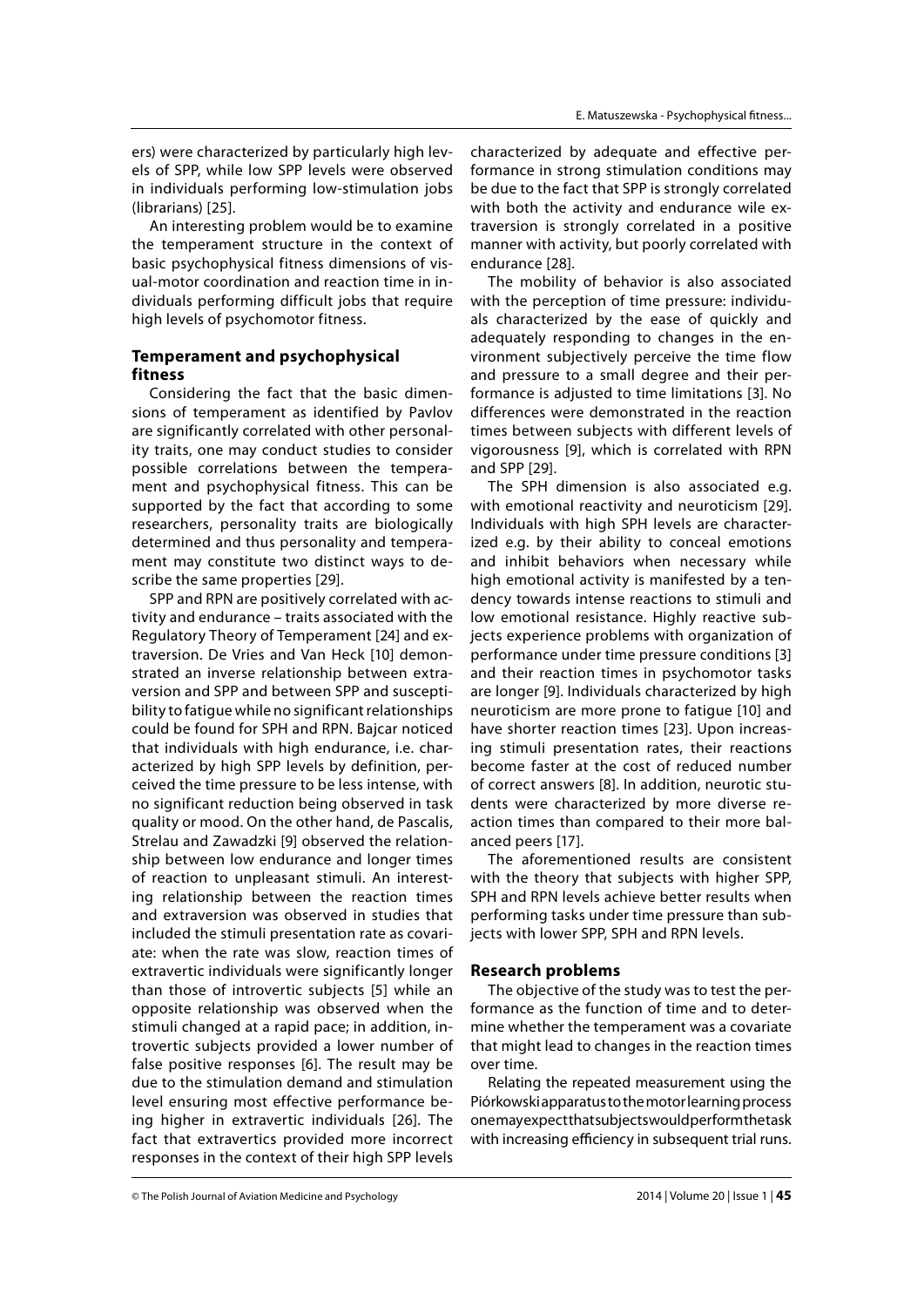Therefore, the following hypothesis may be proposed:

#### *Hypothesis 1*

In sequential measurements, the number of correct responses will rise while the number of incorrect responses, the number of stimuli ignored and the mean reaction time will decrease.

Starting from Pavlov's definition of temperament traits, one may attempt to search for correlations between those traits and the basic dimensions of psychophysical fitness. One might expect that inhibition strength (SPH), manifested in the ease to abstain from behaviors inconsistent with expectations, and therefore is related to the accuracy of performance, would affect the results obtained by the subject as regards the number of incorrect responses and numbers to light stimuli ignored using the Piórkowski apparatus. Taking into consideration the number of stimuli ignored, one might expect that subjects with high SPH levels, striving to avoid mistakes, would prefer not to respond than to respond incorrectly. This leads to the following hypothesis:

#### *Hypothesis 2*

Subjects with high SPH scale scores would make less mistakes in sequential measurements while ignoring a larger number of stimuli in the task involving the use of the Piórkowski apparatus as compared to subjects with low SPH scale scores.

SPP, related to extraversion and endurance, should be manifested in the evenness of performance. Since no emotional disorders or reduction of performance was observed in subjects with high SPP scores when carrying out tasks under physical stress, i.e. under time pressure due to the rapid pace of stimuli being displayed, one may expect that these individuals would respond quickly and accurately throughout the study or that the drop in the performance would be small as compared to subjects with low SPP scores who would be increasingly tired with the test. Therefore, individuals with SPP scores would be characterized by better visual-motor coordination. This leads to the following hypothesis:

#### *Hypothesis 3*

Subjects with higher scores in the SPP scale would provide more correct responses in sequential measurements using the Piórkowski

apparatus as compared to subjects with low SPP scores, and the number of correct responses would undergo only slight changes, if any, over time. The number of correct responses from subjects with low SPPP levels would decrease in each trial run. Mean reaction times for subjects with low SPP scale scores would be longer than those for subjects with high SPP scale score and would increase in sequential trial runs while being maintained at similar levels for subjects with high SPP scale scores.

High RPN level, manifested by adequate responses to unexpected changes in the environment, the ease of switching between tasks and fast adaptation to conditions may be considered to be an element of the motor learning if it is associated with the increase in performance parameters in time relative to subject with low RPN levels. This would indicate motor automation of the response. Therefore, the following hypothesis may be proposed:

#### *Hypothesis 4*

Subjects with higher scores in the RPN scale would provide more correct responses in sequential measurements using the Piórkowski apparatus as compared to subjects with low RPN scores, and the number of correct responses would increase over time. The number of correct responses in subjects with low RPN scale scores would decrease or be maintained at a similar level. Mean reaction times for subjects with high RPN scale scores would be shorter than those for subjects with low RPN scale scores and would decrease in sequential trial runs while being maintained at similar levels for subjects with low RPN scale scores.

# **METHODS**

#### **Subjects**

A total of 58 volunteers took part in the study, including 41 female and 17 male subjects. Study population consisted of students and working individuals aged 19-40. The mean age was 23.86 years, with standard deviation of 4.44 years and median of 22 years.

The study was conducted in one of the rooms at the Warsaw University Faculty of Psychology in the second half of April 2010. Subjects were examined individually, with examination of each subject taking about 30 minutes.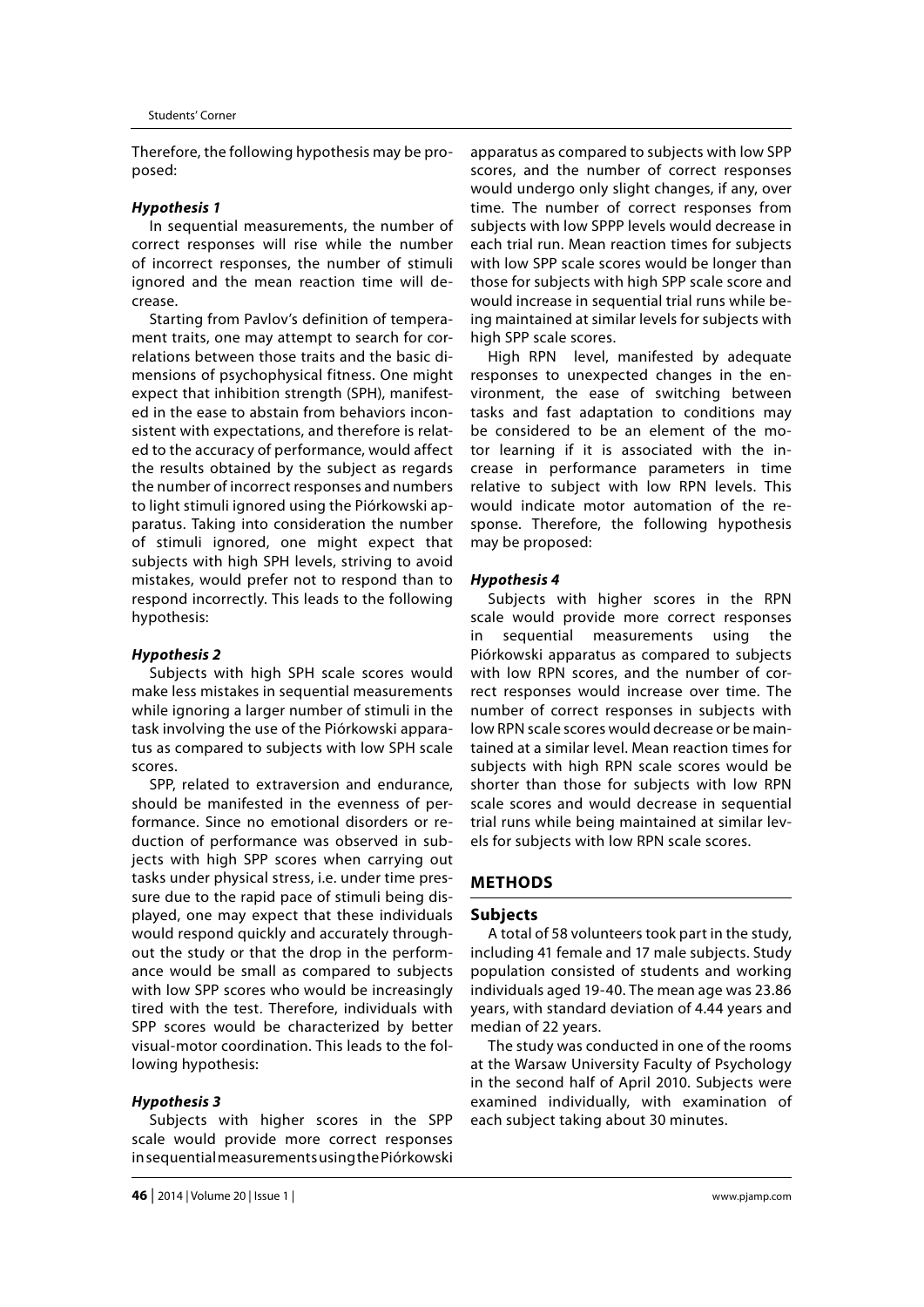## **Variables**

- Independent variable:
- trial run
- Dependent variables:
- number of correct responses
- number of stimuli ignored
- number of incorrect responses
- mean reaction time

Covariates:

- SPP
- SPH
- RPN

# **Materials**

# *Covariate-related materials – Pavlovian Temperament Survey (PTS)*

The study included the use of the Pavlovian Temperament Survey (PTS) by Strelau, Angleitner and Zawadzki [29]. It is useful in diagnosing behavioral characteristics of the basic traits of the nervous system. The theoretical basis is the concept of higher neural activities as proposed by Pavlov. The survey consists of three scales: SPP, SPH and RPN.

The questionnaire consists of four pages. Page 1 includes the following data categories:

- 1. Name of the survey and the names of the authors.
- 2. Personal data fields to be filled in with the responder's name (first and last), data of birth, educational level, occupation and address. The responders were asked to enter only their nicknames, year of birth and sex in these fields.
- 3. Table for entering raw and standardized data (standard ten scale) for each of the questionnaire scales identified by the acronyms SPP, SPH, and RPN.
- 4. Instruction for the subject.
- 5. Information on the publishing rights of the questionnaire publisher, i.e. the Laboratory of Psychological Tests of the Polish Psychological Society.

The next three pages of the questionnaire contain questions to be addressed by the responder using a 4-degree response scale. The response scale was provided on top of each page: 1 – strongly agree, 2 – somewhat agree; 3 – somewhat disagree; 4 – strongly disagree.

The PTS questionnaire consists of 57 questions, 19 per each scale, presented in random order.

Completion of the PTS questionnaire took about 15-20 minutes.

## *Measurement of independent and dependent variables – Piórkowski apparatus*

A version of the Piórkowski apparatus by GPE Electronics was used. The device is used to measure visual-motor coordination and attention focus ability as well as to measure the temporal parameters of responses at a predefined pace. The device is widely used in occupational and transportation psychology [23].

The apparatus consists of a test keyboard sized 435 x 110 mm, a microprocessor control panel MPS-03 with LCD display, a power unit and a connection cable. The keyboard consists of 10 buttons located under 10 signal lamps. The control panel is used to adjust the test parameters (test duration, stimulation frequency). The settings of the apparatus and results of individual tests, including the number of correct responses, the number of incorrect responses and number of stimuli ignored, as well as the mean, minimum and maximum reaction times, and the percentage of correct responses are displayed on the LCD screen.

The test consists in individual lamps being lit at a steady, predefined pace. Lamps go off before the next lamp is turned on. The task of the subjects is to press the buttons corresponding to the lamps being lit in a possibly fastest and possibly most accurate manner. The study subjects perform the test in standing position using both index fingers. The proper study was preceded by a mock session (60 stimuli per minute for 20 seconds). The proper test consisted of three 60-second runs with the frequency of 110 stimuli per minute, including short breaks between each run to allow the researcher to record the displayed results. The subjects were informed that the test pace would be higher than that in the mock run.

#### **Procedure**

The subjects were informed that the test was conducted as a part of the annual empirical seminar being a part of the curriculum for the third year of the Faculty of Psychology at the University of Warsaw, that the test was anonymous and that its objective was to measure the temperament traits and psychomotor reactions measured in standard drivers' tests. Subjects were informed that the test would not measure their intelligence or personality. They were also informed that the analysis would include the overall results of the entire study group, not those of individual subjects. Having provided consent to participate in the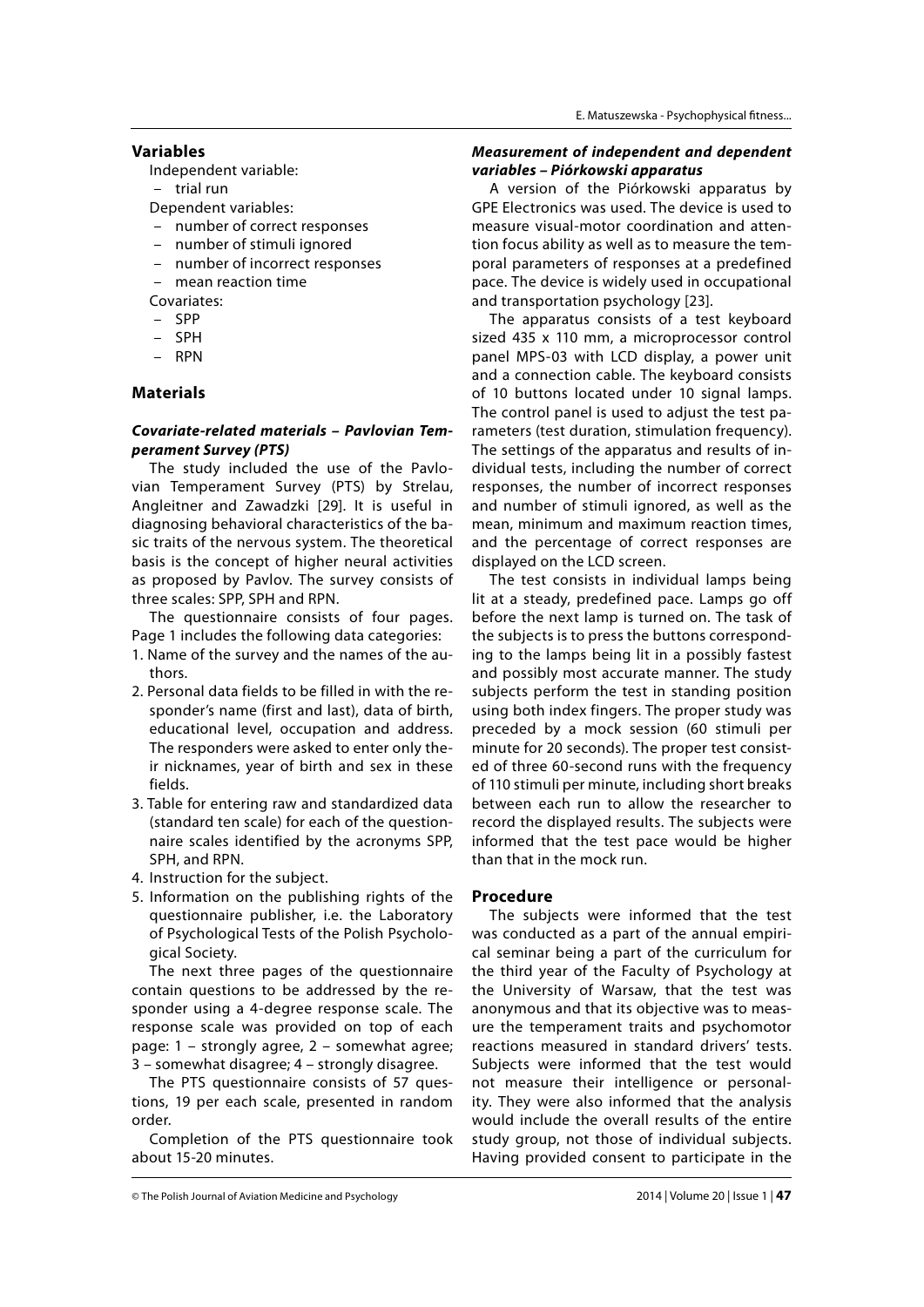study, the subjects separately entered the room where they completed the PTS questionnaire and were subjected to the visual-motor coordination and psychomotor response test using the Piórkowski apparatus. After completion of the study, willing subjects were provided with detailed information on the assumptions and hypotheses of the study. When asked by the subject about their performance against other subjects, the responder answered that the raw data were not analyzed yet and thus no comparisons could be made.

#### **Statistical analysis**

The statistical analysis included the repeated measure analysis of with the measurement timing as the intra-subject factor and the intensity of individual temperament traits as the intersubject factor. The subjects were assigned to groups of high and low intensity of particular trait relative to the median value.

#### **RESULTS**

The main effect of the order of measurements in the context of correct responses was statistically significant,  $F(2, 112) = 26.520$ ;  $p < 0.001$ ;  $\eta^2 = 0.321$ . The number of correct responses increased with sequential trial runs.

Significant differences were observed between the first and the second measurement  $(M = 79.637; SD = 20.721$  and  $M = 88.224; SD$  $= 14.668$ , respectively) as well as between the first and the third measurement ( $M = 79.637$ ; SD  $= 20.721$  and M = 90.328; SD = 14.448, respectively).

The main effect of the order of measurements in the context of incorrect responses to was statistically significant,  $F(2, 112) = 21.885$ ;  $p < 0.001$ ;  $\eta^2 = 0.281$ . The number of incorrect responses decreased with sequential trial runs. Significant differences were observed between the first and the second measurement ( $M =$ 18.758; SD = 14.630 and M = 13.052; SD = 9.618, respectively) as well as between the first and the third measurement ( $M = 18.758$ ; SD = 14.630 and  $M = 11.948$ ; SD = 9.252, respectively).

The main effect of the order of measurements in the context of the number of stimuli ignored was statistically significant, F(2, 112) = 20.618; p < 0.001;  $\eta^2$  = 0.273. The number of ignored stimuli decreased with sequential trial runs. Significant differences were observed between the first and the second measurement (M  $= 11.603$ ; SD = 6.204 and M = 8.368; SD = 5.361, respectively) as well as between the first and the third measurement ( $M = 11.603$ ; SD = 8.371 and  $M = 7.724$ ; SD = 5.398, respectively).



Fig. 1. RPN vs. the number of correct responses in sequential measurements using the Piórkowski apparatus.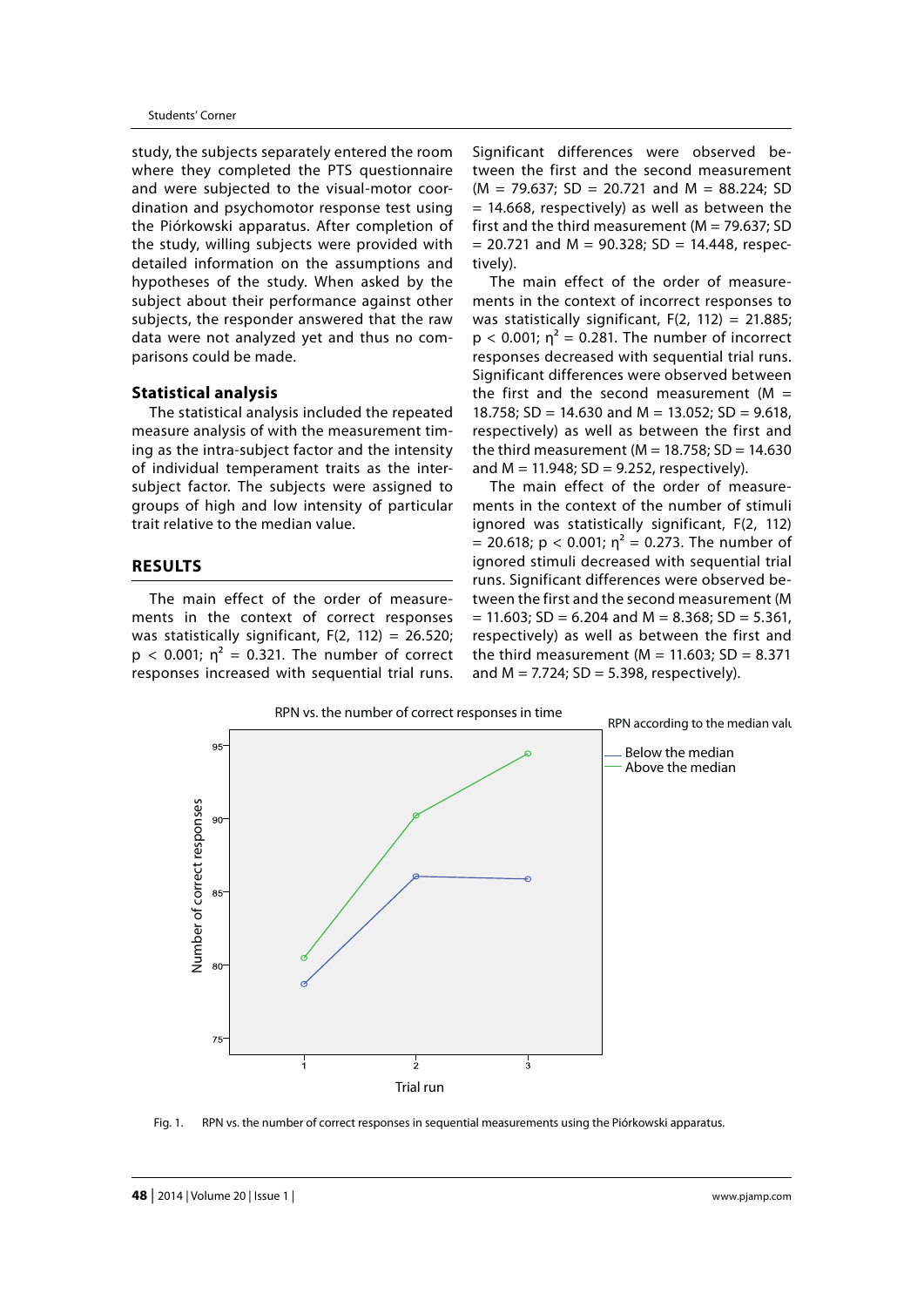The main effect of the order of measurements in the context of the mean reaction time was statistically significant,  $F(2, 112) = 102.024$ ;  $p < 0.001$ ;  $\eta^2 = 0.646$ . The mean reaction time decreased with sequential trial runs. The results were significantly different for each of the three trial runs (mean reaction time for the first measurement:  $M = 0.441$ ; SD = 0.025, second measurement:  $M = 0.426$ ; SD = 0.026, third measurement:  $M = 0.419$ ;  $SD = 0.029$ ).

No interaction effect was observed between the SPH level and the trial run for number of incorrect responses,  $F(2, 112) = 0.059$ ; NS, or for the number of stimuli ignored,  $F(2, 112) = 0.495$ ; NS.

No interaction effect was observed between the SPP level and the trial run for number of correct responses,  $F(2, 112) = 2.125$ , NS, or for the mean reaction times,  $F(2, 112) = 0.445$ ; NS.

The interaction effect between the RPN level and the order of measurements in the context of correct responses was significant at a trend level, F(2, 112) = 2.464; p < 0.090;  $n^2$  = 0.042.

Following Bonferroni adjustment, a significant difference was observed between the number of correct reactions in the third measurement in individuals with lower RPN levels as compared to individuals with higher RPN levels  $(M = 85.893; SD = 17.746$  and  $M = 94.467; SD =$ 8.966, respectively). For subjects with RPN below the median value, significant differences were observed between the first and the second measurement ( $M = 78.714$ ; SD = 23.075 and  $M = 86.071$ ; SD = 18.411, respectively) as well as between the first and the third measurement  $M = 78.714$ ; SD = 23.075 and M = 85.893; SD = 17.746, respectively); for subjects with RPN, significant differences were observed for all three measurements (first measurement:  $M = 80.500$ ;  $SD = 18.617$ , second measurement:  $M = 90.233$ ;  $SD = 9.933$ , third measurement:  $M = 94.467$ ;  $SD =$ 8.966) The relationships are presented in Fig. 1.

No interaction effect was observed between the RPN level and the trial run for mean reaction times, F(2, 112) = 1,278; NS.

### **DISCUSSION**

The problem discussed in the article was related to the motor learning process and the relationship between psychophysical fitness and temperament dimensions according to Pavlov's nervous system typology theory. The study consisted in responding to lamps being at a high pace in the Piórkowski apparatus. I was interested whether a motor learning effect, consisting in the increase in number of correct responses and reduction in the number of incorrect responses, ignored stimuli and the reaction time in sequential trial runs could be observed. I also reflected upon whether in the context of Pavlov's theory of temperament significant differences in task performance could be observed between subjects with low versus high levels of SPP, SPH and RPN. RWN, being secondary to SPP and SPH, was not taken into account.

The results of the statistical analyses demonstrated main measurement order effects occurring for each of the dependent variables, consisting in the parameters being changed as predicted. The reaction times were reduced significantly with every sequential measurement while the number of correct responses in the second and third measurements was significantly higher than in the first measurement. Similar relationship was observed for incorrect responses and ignored stimuli: in the first measurement, the subjects performed the task less efficiently than in the two subsequent trials, with no statistically significant differences between the latter.

The performance level was not related to temperament differences in either SPP or SPH scales. In light of the results, one may not conclude that these dimensions correlate with better performance of motor tasks.

A significant difference was observed in the third measurements between individuals with different RPN levels. Subjects with higher RPN levels provided more correct responses in the last part of the test as compared to individuals with lower RPN levels. The result is consistent with the results of the measurements of the sense of time and efficiency of performance in the conditions of time pressure [3]. However, the difference was not reflected in the measurements of the reaction times. Although contradictory to the hypothesis, this observation was consistent with the results of another study [9]. A possible interpretation is that individuals with higher RPN levels are characterized by increased psychophysical fitness, which is consistent with the description of RPN as a trait allowing for example adequate reactions to rapid changes in the environment. However, no conclusions regarding task automation processes being faster in subjects with higher RPN levels may be drawn from the results of this study.

The obtained result allows to assume that one may speak of motor learning in the context of eye-hand coordination tests using the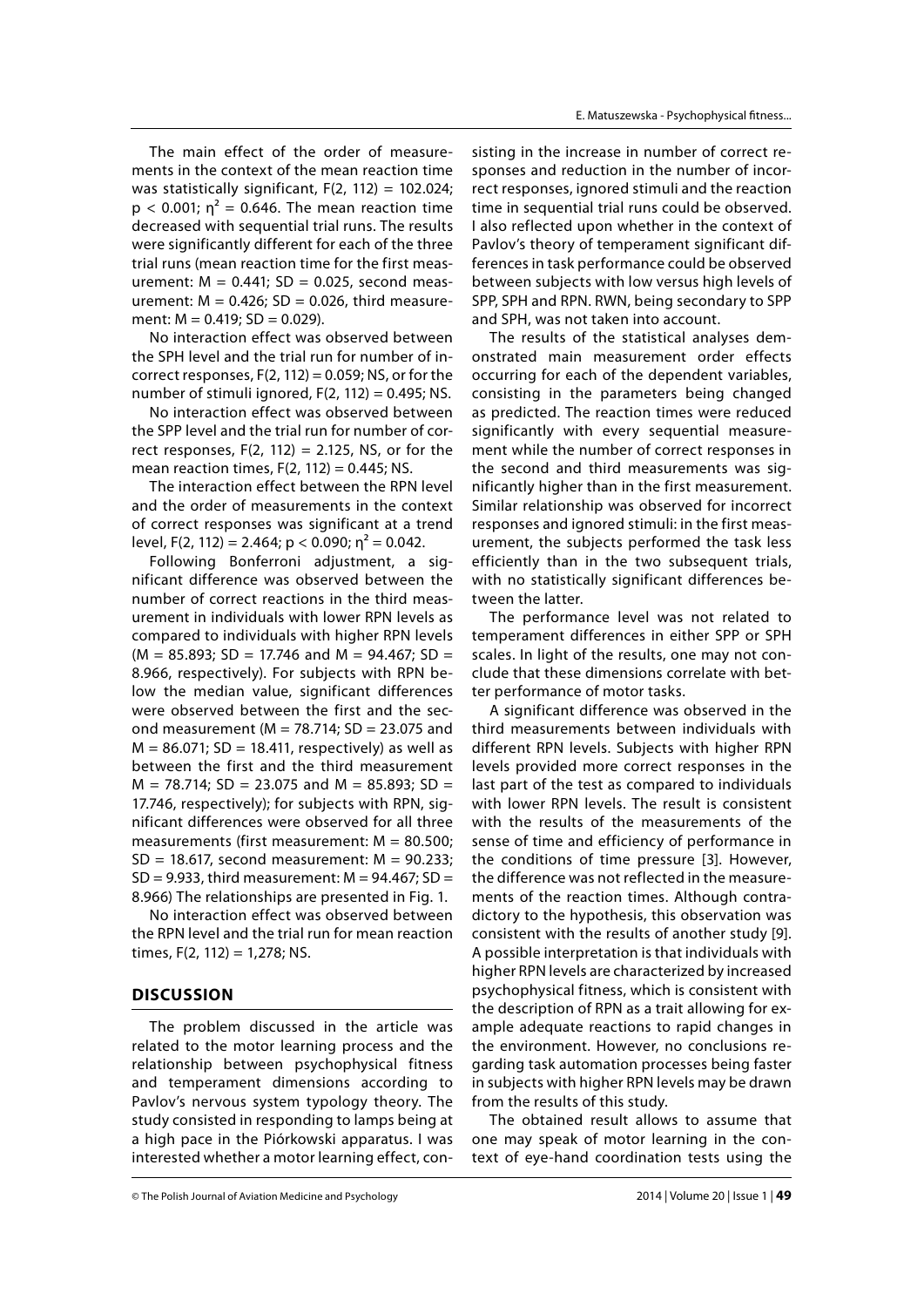Piórkowski apparatus despite the fact that the duration of the activity to be learned was short, and motor learning is most commonly mentioned in reference to longer-term activities such as driving [1]. Therefore, measurements using the Piórkowski apparatus may also be used to draw conclusions regarding more complex psychomotor fitness-involving tasks. Furthermore, the obtained result raises the question regarding its placement in the Ackerman's three-stage concept of motor learning [1]. Since a significant improvement in the outcomes was observed as early as in the second measurement, one may assume that the first stage, i.e. the learning stage, was taking place during the first stage. The second stage, associated with an increase in accuracy, would be taking place during the second and probably during the third stage, as no significant differences were observed between the second and third measurement in all parameters other than the mean reaction time. According to Ackerman, the performance at this stage depends mainly on perceptive efficiency. This was somewhat confirmed by the differentiation of performance outcomes depending on the RPN level. Subjects with higher RPN levels improved their performance with every measurement, indicating that the maximum performance level had not been met to suggest automation of responses characteristic for the third stage of the learning process. No conclusion can be made as well regarding the maximum psychophysical fitness limit being met in the remaining cases, as no subsequent measurements were made and no relevant result distribution data are available. Therefore, the number of trials should be increased in future studies.

Despite the low number of trial runs, the presented study had other limitations as well. Future studies should include larger study sam-

ples. Perhaps the relatively low sample was not diverse enough, as the subjects recruited from students and intellectual workers. In addition, intelligence level and baseline fatigue should be monitored as they affect the reaction times. It would also be worthwhile to exclude the factor related to social acceptance due to the close proximity of the subject and the researcher during the measurements. It would also be interesting to extend the study to include other activities and devices measuring psychomotor fitness so as to reduce the effect of a single type of apparatus.

Despite these limitations, the value of this study consists in that no earlier studies had attempted to verify the information provided in the methodology of psychological tests for drivers [22], stating that the repeated measurements using the Piórkowski apparatus are useful in the assessment of visual-motor coordination, ability to learn and susceptibility to fatigue. According to my knowledge, no data on the effect of temperament traits on the temporal performance are also available. One may therefore assume that this was a preliminary study and that further discussion and experiments regarding the motor task learning process and the relationship between the temperament and psychophysical fitness should follow. Such studies would become useful in occupational psychology and transportation psychology for the assessment of individuals performing difficult and dangerous jobs, as well as in standard examinations of drivers.

# **CONCLUSION:**

Temperament traits have impact on the acquisition of skills related to motor tasks.

#### **AUTHORS' DECLARATION:**

**Study Design**: Ewa Matuszewska; **Data Collection:** Ewa Matuszewska; **Statistical Analysis**: Ewa Matuszewska; **Manuscript Preparation:** Ewa Matuszewska; **Funds Collection:** Ewa Matuszewska. The Author declares that there is no conflict of interest.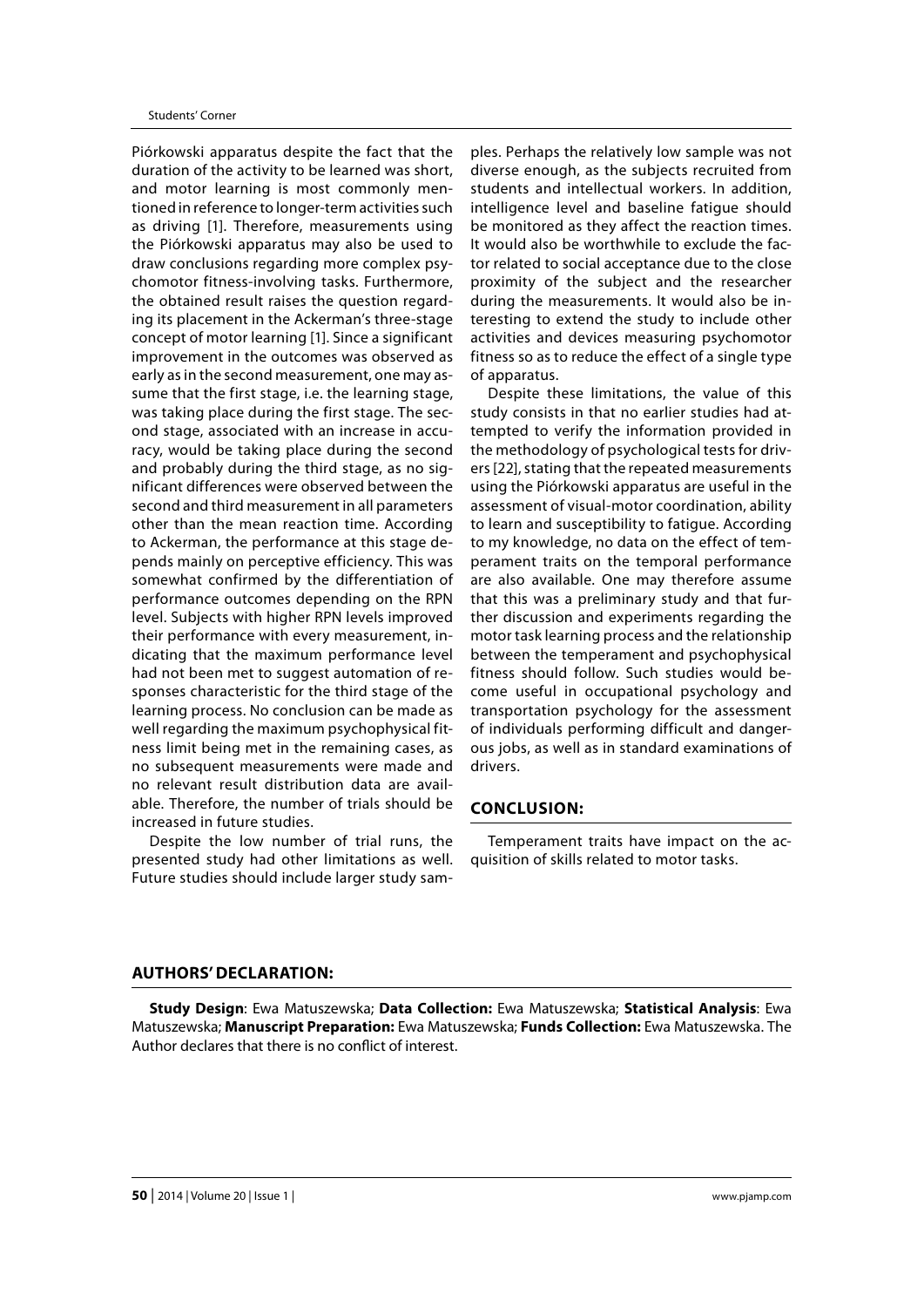#### **REFERENCES**

- 1. Ackerman PL. Determinants of individual differences during skill acquisition: Cognitive abilities and information procession. Journal of Experimental Psychology: General 1988; 117:288-318.
- 2. Bajcar B. Wielowymiarowość osobistych koncepcji czasu. Roczniki Psychologiczne 2000; 3:71-93.
- 3. Bajcar B. Wskaźniki czasu psychologicznego: przegląd najważniejszych narzędzi pomiaru. Przegląd Psychologiczny 2002; 45:411-29.
- 4. Bard C, Fleuy M, Hay L. Development of eye-hand coordination across the life span. Columbia: University of South Carolina Press; 1990.
- 5. Brebner J, Cooper C. The effect of a low rate of regular signals upon the reaction times of introverts and extraverts. Journal of Research in Personality 1974; 4263-276.
- 6. Brebner J, Flavel R. The effect of catch-trials on speed and accuracy among introverts and extraverts in a simple RT task. British Journal of Psychology 1978; 69:9-15.
- 7. Chaiken SC, Kyllonen PC, Tirre WC. Organization and components of psychomotor ability. Cognitive Psychology 2000; 40:198-226.
- 8. Cox-Fuenzalida LE, Swickert R, Hittner JB. Effects of neuroticism and workload history on performance. Personality and Individual Differences 2004; 36:447-56.
- 9. De Pascalis V, Strelau J, Zawadzki B. The effect of temperamental traits on event-related potentials, heart rate and reaction time. Personality and Individual Differences 1999; 26:441-65.
- 10. De Vries J, Van Heck GL. Fatigue: relationships with basic personality and temperament dimensions. Personality and Individual Differences 2002; 33:1311-24.
- 11. Der G, Deary IJ. Age and sex differences in reaction time in adulthood: Results from the United Kingdom Health and Lifestyle Survey. Psychology and Aging 2006; 21:62-73.
- 12. Fleishman EA. On the relation between abilities, learning and human performance. American Psychologist 1972; 27:1017-32.
- 13. Gao KL, Ng SS, Kwok JW, Chow RT, Tsang WW. Eye-hand coordination and its relationship with sensori-motor impairments in stroke survivors. Journal of Rehabilitation Medicine 2010; 42:368-73.
- 14. Garielidou E, Lamers MH. Landmarks and time-pressure in virtual navigation: towards designing gender-neutral environments; 2009. In Lehmann-Grube F, Sablating J. (eds.). Facets of Virtual Environments, Lecture Notes of the Institute for Computer Sciences, Social Informatics and Telecommunications Engineering. Berlin: Springer; 2010. 60-67.
- 15. Hendy KC, Liao J, Milgram P. Combining time and intensity effects in assessing operator information-processing load. Human Factors 1997; 39:30-47.
- 16. Kellogg JS, Hopko DR, Ashcraft MH. The effects of time pressure on arithmetic performance. Journal of Anxiety Disorders 1999; 13:591-600.
- 17. Kosinski RJ. A literature review on reaction time 2009; Retrieved 30.10.2013 http://biology.clemson.edu/bpc/bp/Lab/110/ reaction.htm
- 18. Lin DM, Su Y. The effect of time pressure on expert system based training for emergency management. Behaviour & Information Technology 1998; 17:195-202.
- 19. Maule AJ, Hockey GRJ, Bdzola L. Effects of time-pressure on decision-making under uncertainty: changes in affective state and information processing strategy. Acta Psychologica 2000; 104:283-301.
- 20. McDaniel LS. The effects of time pressure and audit program structure on audit performance. Journal of Accounting Research 1990; 28:267-285.
- 21. Nęcka, E, Orzechowski J, Szymura B. Psychologia poznawcza. Warszawa: Wydawnictwo Naukowe PWN; 2006.
- 22. Rotter T. (ed). Metodyka psychologicznych badań kierowców wersja znowelizowana. Warszawa: Instytut Transportu Samochodowego; 2003.
- 23. Stelmack, RM, Houlihan M, McGarry-Roberts PA. Personality, reaction time, and event related potentials. Journal of Personality and Social Psychology 1993; 65:399-409.
- 24. Strelau J. Temperament jako regulator zachowania. Z perspektywy półwiecza badań. Gdańsk: Gdańskie Wydawnictwo Psychologiczne; 2006.
- 25. Strelau J. Temperament, osobowość, działanie. Warszawa: PWN; 1985.
- 26. Strelau J. Zawadzki B. Psychologia różnic indywidualnych. In: J Strelau, D Doliński (eds.), Psychologia. Podręcznik akademicki. Gdańsk: GWP; 2008.